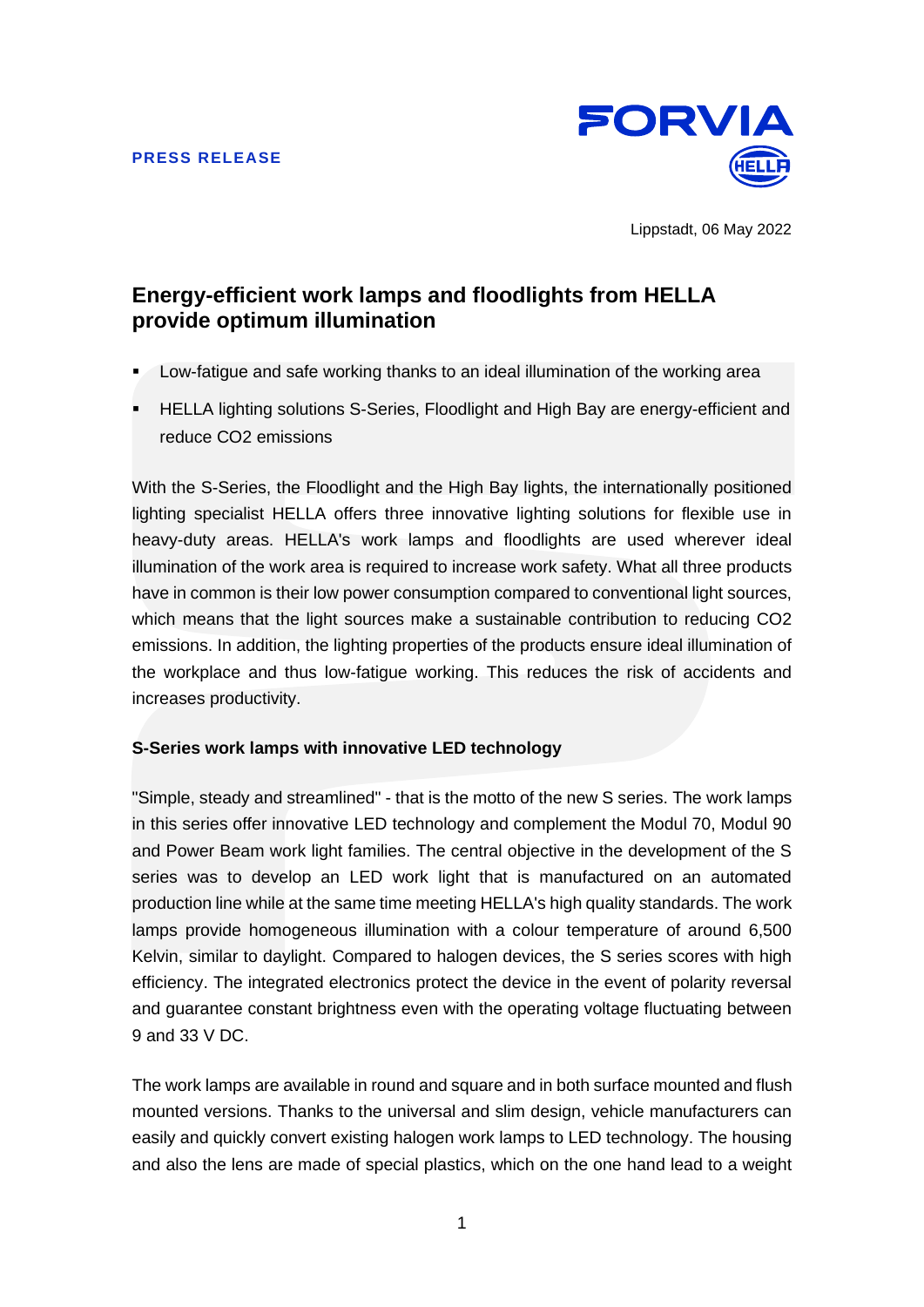

reduction and on the other hand have a high corrosion resistance. The new cooling fin design is not only modern, but also ensures optimum heat dissipation, thus increasing the efficiency and service life of the work lamps. The S-Series work lamps are available in close-range and long-range illumination. Further model and illumination variants are already under development.

# **Floodlight for extreme environments**

Another lighting solution for the ideal illumination of work areas is Floodlight. The light is designed for use in extreme environments where high light output and the illumination of large areas is required. Typical applications for Floodlight are, for example, high masts for the illumination of transport routes, workshops or conveyor belts at an operating voltage of 100 to 277 V AC. Potential hazards near and far can be optimally illuminated with Floodlight and thus detected at an early stage. The light of Floodlight is similar to daylight and has a specially developed LED colour temperature of 5,700 K and an optimized light output of 130 lumens per watt. This cooler colour temperature provides a clean, clear and invigorating lighting atmosphere. The housing is made of high-quality die-cast aluminium, which is robust, corrosion-resistant and dimensionally stable. LED technology ensures low power consumption and a long service life, combined with a reduction in CO2 emissions compared to conventional metal halogen lamps.

# **High Bay with dimming function**

The High Bay light from HELLA complements the range for heavy-duty applications. It is ideal for use in warehouses, workshops and production halls and has an operating voltage of 100 to 305 V AC. The high-quality aluminium housing and reflector are specially designed for high ceilings and, at 140 lumens per watt, the High Bay produces a high light output with low heat generation and low energy consumption. The very low energy consumption is environmentally friendly and reduces CO2 emissions compared to conventional metal-halide lamps. In addition, the light has a dimming function that can efficiently control different brightness requirements. Another plus point of the High Bay is its protection against voltage peaks. Overvoltages can occur in the supply networks due to different voltage levels, which can damage the electronic components of LED lights. However, the design of the High Bay provides protection against such voltage peaks and thus guarantees a longer service life.